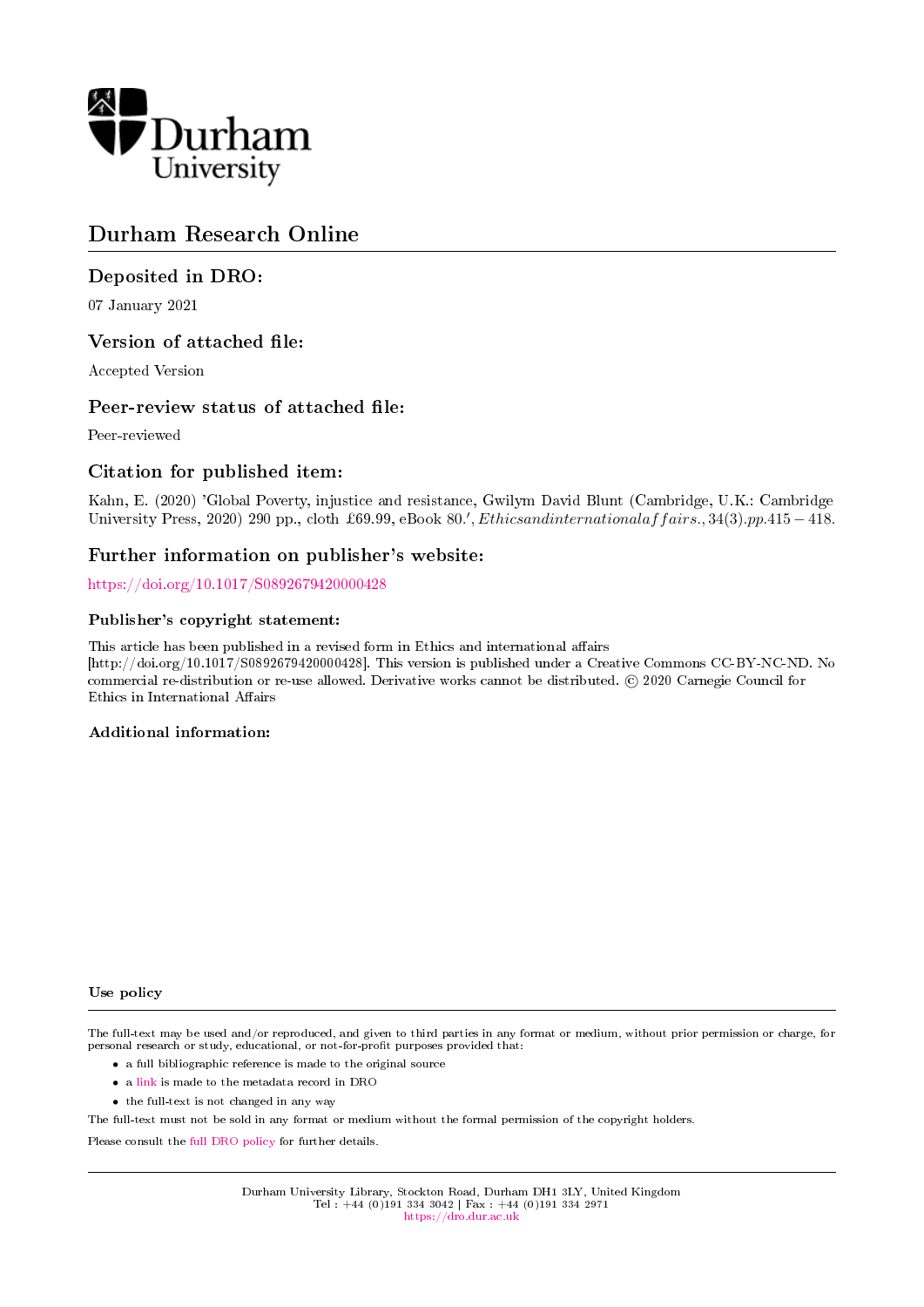## *Global Poverty, Injustice and Resistance,* Gwilym David Blunt (Cambridge, U.K.: Cambridge University Press, 2020) 290 pp., cloth £69.99, eBook \$80.

In this work of non-ideal theory, Gwilym David Blunt flips the existing narrative on ethics and extreme poverty by examining the global poor's right to resist. This is a refreshing intervention in a debate that has consistently focused on the duties of the affluent at the expense of taking seriously the ethical dilemmas of the oppressed. It is particularly welcome given the concern that taking the perspective of the affluent contributes to a process of *othering* that disempowers the subjects of oppression and adds to their already weighty burdens.

The book contributes to an emerging movement in political philosophy that examines the duties of the oppressed. Beginning from the assumption that the global institutional order violates the human rights of the poor, Blunt asks what they may do in order to fulfill their rights. The content of the book follows directly from this flip in perspectives. He begins with a thoughtful re-examination of global poverty and inequality (chapter 1), before considering the enforceability of human rights—subverting the perennial theme to examine whether rightholders themselves can enforce their rights (rather than whether foreign powers can do so) (chapter 2). Blunt proposes that those who have their rights systematically violated by the international order have a right to resistance. The book then proceeds to argue that extreme poverty triggers this right (chapter 3) before evaluating the justifiability of various strategies of resistance. Blunt includes injustice-avoiding strategies such as illegal immigration (chapter 4) and break-away communities like the Zapatistas in Mexico, as well as attempts at justice promotion through transnational social movements (chapter 5), redistributive war (chapter 6), and sabotage and terrorism (chapter 7). In doing so he moves the debate on resistance beyond actions that seek to promote justice to *injustice*-*avoiding* actions through which the oppressed seek to escape injustice. This is a particularly relevant focus given the extreme unlikeliness that activists will succeed in producing institutional or political changes that end extreme poverty. The book concludes with a discussion of duties of resistance that fall on the affluent (chapter 8). Throughout the book Blunt seeks to eschew the thought experiment approach that has recently dominated contemporary political philosophy, instead drawing on legal conventions and historical examples. However, he struggles to fully move away from the thought-experiment based literature, often returning to it to bolster his conclusions. Furthermore, the book suffers from not including a methodology section outlining the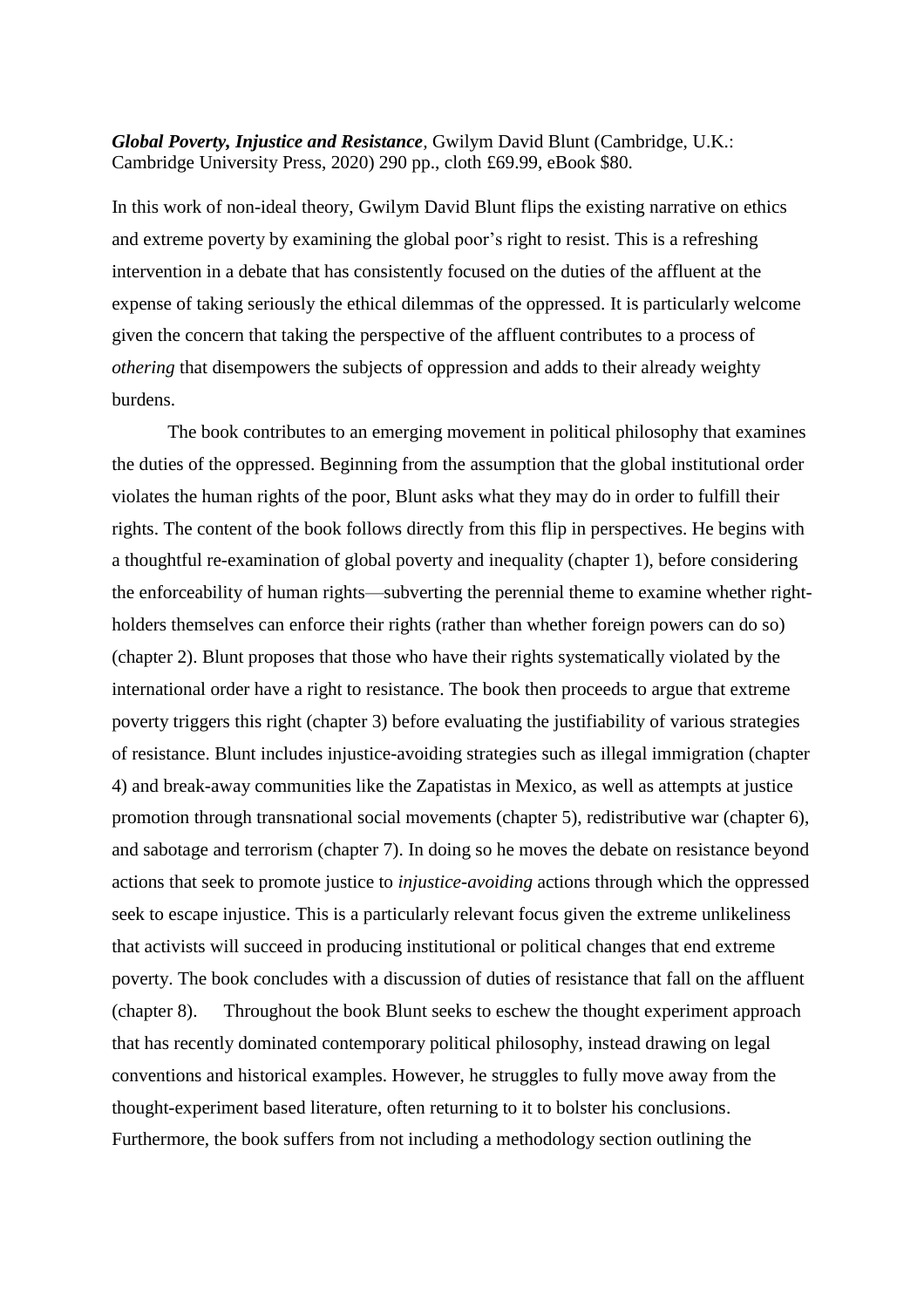rationale for the innovative approach adopted and from not explaining the role of legal convention in his normative arguments.

The book is admirably pluralist: following a strong tradition in practical ethics it aims to show that the conclusions advocated can be accepted by those with a range of theoretical approaches. However, covering so much ground means that some of the arguments are a little rushed. The book could also benefit from being a bit bolder: the sub-conclusions are often tentative, and the author seems to shy away from advocating truly controversial conclusions.

The strongest contribution of the book is the discussion of the moral status of illegal immigrants and those that support or undermine their efforts (chapters 4 and 8). Here the book is at its best: tackling a real-life moral issue of immense practical significance and giving a novel interpretation of the problem. Blunt calls on us to consider illegal immigration as an instance of "injustice avoiding," "impure" resistance (pp. 105–106). Seen in this light, it is a moral act that other people should support and not undermine. This is a strong and controversial stance that is defended in a number of distinctive ways.

Blunt uses an analogy with runaway slaves to suggest that illegal immigration is a justifiable act of escape from oppression and likens supporters and enablers to the underground railway that helped slaves escape North to enjoy relative freedom. An issue with Blunt's arguments here is that it is not clear that illegal immigrants actually do succeed in avoiding the violation of their human rights, given the fact that they are extremely vulnerable to the abuse of these rights once they arrive in their new country of residence**.** In fact, there is a case to be made that because illegal immigrants typically have no effective recourse to law they are in fact *more* vulnerable to having their human rights violated in their new country than they were in their country of origin. When illegal immigrants report crimes committed against themselves they can be imprisoned and deported, and this threat often prevents them from doing so. Furthermore, in becoming illegal immigrants people enter and live in a country where they have no political rights. Where their home country permitted them to vote or run for office this represents a loss in representation. Nor is it clear that emigrating frees them from the threat of extreme poverty, as they typically have little recourse to public finds and are intensely vulnerable to extreme forms of exploitation including modern slavery. In terms of oppression and domination illegal immigrants in a new country are subject to interactional domination, as anyone who knows their status can wield significant power over them by threatening to have them deported. They are also subject to systemic domination as a matter of course because, as non-citizens, they have no right to co-determine the law. Thus, using the framework Blunt adopts in this chapter (p. 107), we can see that an illegal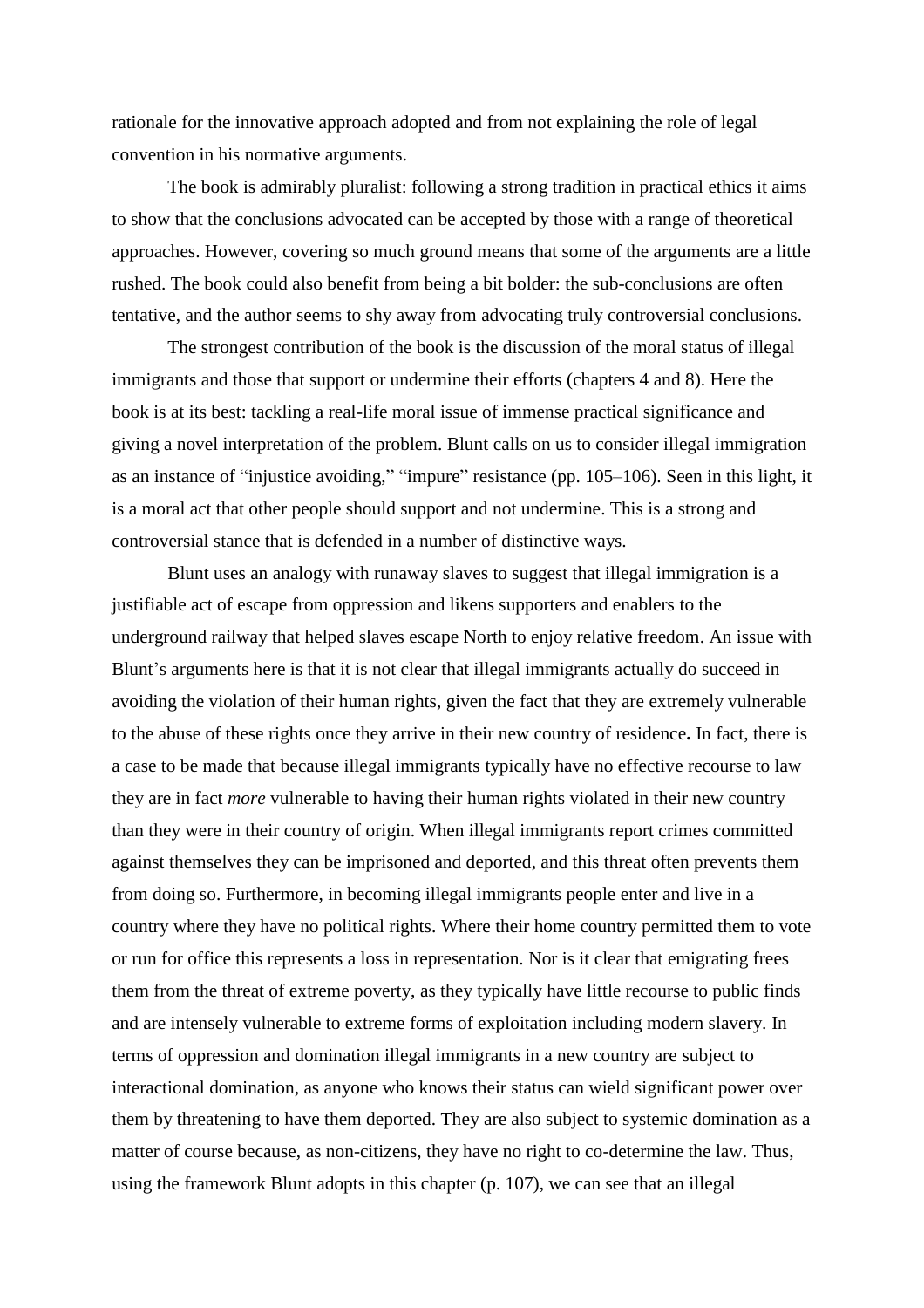immigrant will often face myriad new and difficult challenges, making it difficult to argue that illegal immigration can always be seen as a means to evading injustice. Thus Blunt's claim that illegal immigration provides respite from the worst effects of poverty (p. 4) can be questioned.

As Blunt rightly points out, escaped slaves likewise were still oppressed, exploited, subjected to racism, and vulnerable to recapture once they escaped slaveholding states and yet we should still consider their escape an injustice-avoiding act of resistance. The 1793 and 1850 slave clauses allowed escaped slaves to be chased into the north, and the Dred Scott case in 1857 showed they were not protected by the US constitution. Thus, the threat of being enslaved if caught meant slaves who escaped north could not securely enjoy a free existence or freely access public institutions. However, in spite of the injustice and alienation they faced, their situation in terms of human rights and dominations was unquestionably *improved* rather than *worsened* by their escape from slavery. The same cannot be confidently asserted of illegal immigrants, except in cases where they must flee to avoid immanent death or significant harm, as is the case with war, famine, natural disasters, and extreme forms of political persecution.

Blunt does recognize that illegal immigration does not provide a "permanent exit" from oppression. He suggests that impure resistance expresses the desperation of the oppressed and is a means through which they "undermine norms and operational structures by challenging them" (p. 106). In doing so he appeals to the concept of "infrapolitics," a term coined by the political scientist and anthropologist James C. Scott that identifies actions as *political* that are not traditionally characterized as such. These acts tend to be non-public and even anonymous, and when brought together with many other such acts, can lead to political change. These strategies work by eroding support for dominant social and political institutions from the bottom up, undermining existing laws and practices, and in some cases replacing them with alternatives. Acts of infrapolitics present a threat to hegemonic norms and dominant political structures through irreverent and covert action. Where acts of illegal immigrants become pervasive they could lead to the erosion of borders and the injustices these borders perpetuate. However, many contemporary states systematically tolerate large numbers of undocumented workers (sometimes on seasonal basis) as their economies rely on exploiting this labor pool. For example, 52 percent of U.S. farm laborers are undocumented. This suggests that instead of being denied opportunities by tightly enforced borders, a large portion of the global poor are absorbed into the socio-economic system of neighboring affluent states, acting as an exploited underclass without legal protection. In this context,